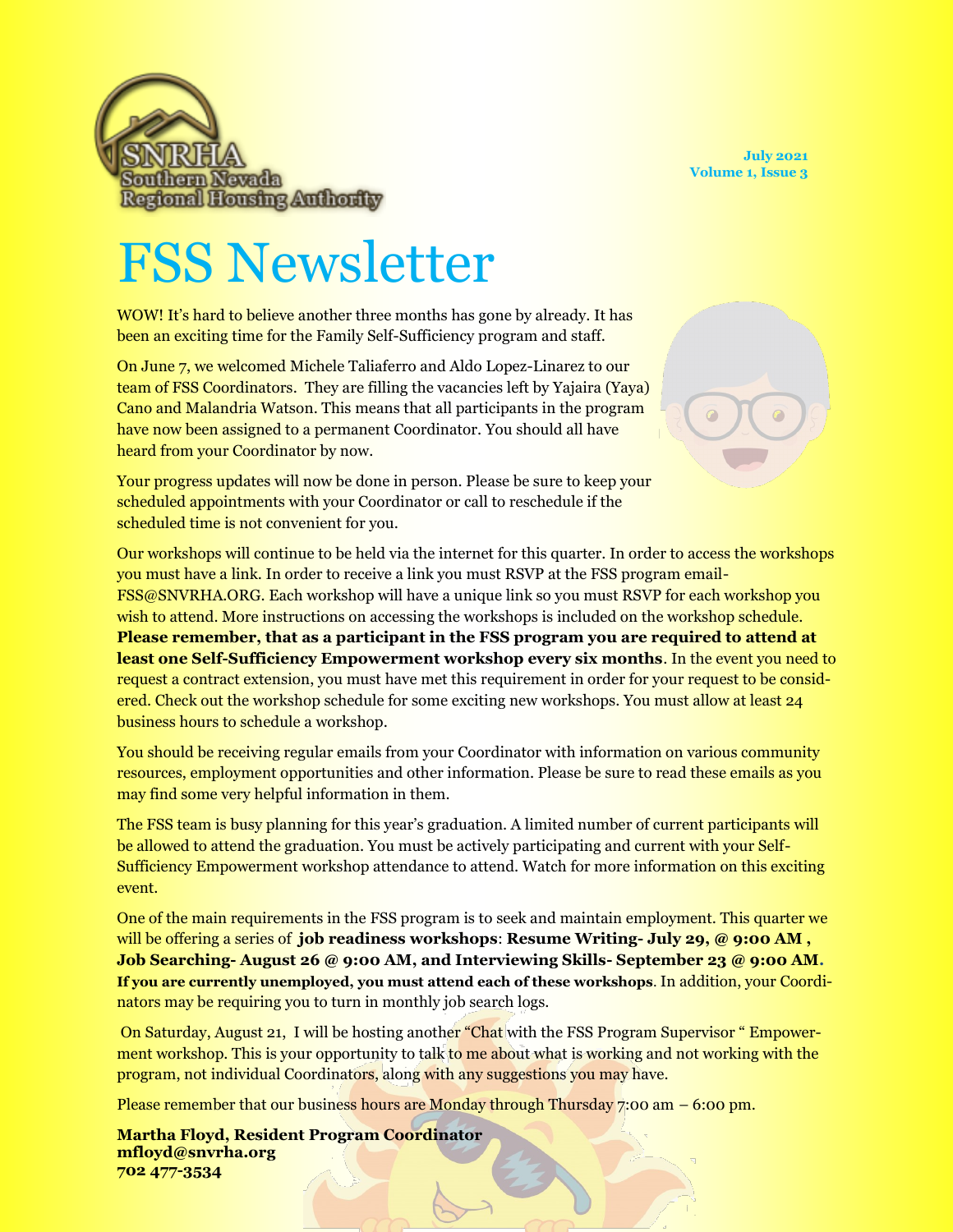# DON'T LET YOUR EMAIL *ADDRESS RUIN JOB OPPORTUNITIES*

#### *ORIGINAL ARTICLE WRITTEN BY CAMILLE CARBONEAU ROBERTS*

## **Your email address is part of your brand and your professional identity.**

Is your email address cryptic like some vanity license plates?

#### **What goes through your mind when you drive behind a car with a license plate that says HVABEER? SXYBLND?**

I am not against vanity license plates. They are fun! I have one as well! Deciphering them can be a great pastime, especially on long car rides or in traffic jams.

Bumper stickers and T-shirts with slogans are other great options for personal expression.

## However, **unprofessional or unbranded email addresses are** *not* **a great way for job seekers to make a positive impression on a federal government employer.**

What Impression Does Your Email Address Create?

Do you want to be at the **TOP of the employer's mind** --**Top Of Mind Awareness** (TOMA), or is your résumé and other marketing materials in a coma?

#### **You want to make it as easy as possible for the employer to associate you with what you do!**

What do you think about the email address IHearVoices@gmail.com for a nurse in a mental health facility? Some may find it comical, but do you think a prospective employer would find it funny? Or, would they question your professionalism?

What do you think about soccermom@verizon.net or coolguy@cox.net? How about jim6932@yahoo.com or jennyandjim4ever@gmail.com? Or maybe jonesfamily@att.net? These are not cryptic or unprofessional, but will they associate a name that is easily remembered with the job seeker in each case? No!

These are common examples of emails that are not effective in creating that TOMA that will help the employers, recruiters, and other hiring professionals connect you to the job you are vying for at the moment!

## **Criteria for Choosing an Effective Email Address**

Think about how your email address represents you. Put yourself in the position of a potential employer reviewing information of a job candidate.

Follow this advice when choosing an email address for your job search:

- Your email address should *not* be suggestive, flirtatious, generic, silly, or funny.
- It should be professional and easy to remember and create awareness.
- **It should include your name, preferably first name and last name.**
- It should be a personal email address, not one shared with a spouse or family.

Try not to use numbers or underscores. In particular, avoid including the year of your birth. It's *very easy* to guess the probable age of Mary.Jane.Smith79@whatever.com.



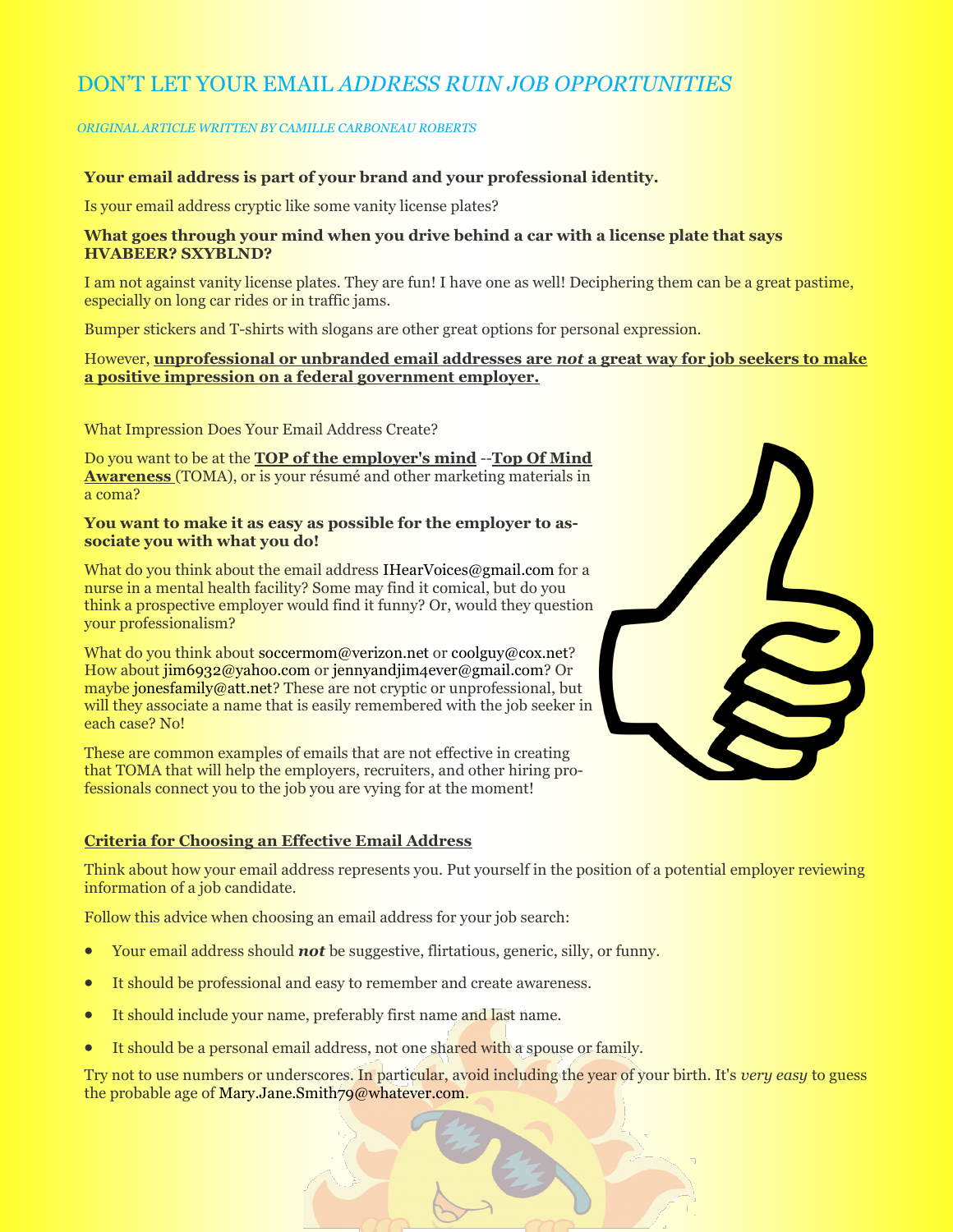# CONTINUED:

 If you cannot obtain your email at a "leading" email service such as Gmail, try your name at another email service so you can use your first name and last name.

Make it easy for prospective employers to find "'you" in their inboxes.

Remember that anytime you give your email address to anyone, that person becomes a member of your professional network. From your fitness instructor who sends you class schedules to the parent of your son's friend from school, your email address is representing you.

For job seekers, the answer is simple...<u>use your name</u>! If your name is Mary Jane Smith, you might choose maryjsmith@gmail.com. If it is not available, try variations that include your first and last name.

I know I wrote earlier not to use numbers. Depending on what you choose, numbers could be construed as the year you were born, or your age. Do not give them a reason to wonder what the number might mean. Read

#### **TIP:**

**If you have a common name, you could associate your name with your profession or the position you are targeting like this: MaryJSmithArchitect@whatever.com.**

#### **Or, if you** *must* **include a number, use a telephone Area Code (for your current or your target location) or Zip Code (again, current or target).**

I recommend you have a separate email for job search purposes only. Have one email that you use for all your job search communication. If you knew Mary personally and you knew that she loves baseball, ilovebaseball@example.com could be a personal email address!

#### **Bottom Line**

Make it easy for the hiring professionals to find you and remember you. Make it easy for them to connect your email with your application or resume. Keep this in mind -- How do you want to be branded in the eyes of a potential employer?

# TEACHING YOGA FOR KIDS: *WHY KIDS NEED YOGA AS MUCH AS ADULTS DO*

#### *ORIGINAL ARTICLE WRITTEN BY MARSHA WENIG*

Our children live in a hurry-up world of busy parents, school pressures, incessant lessons, video games, malls, and competitive sports. We usually don't think of these influences as stressful for our kids, but often they are. The bustling pace of our children's lives can have a profound effect on their innate joy—and usually not for the better.

I have found that yoga can help counter these pressures. When children learn techniques for self-health, relaxation, and inner fulfillment, they can navigate life's challenges with a little more ease. Yoga at an early age encourages self-esteem and body awareness with a physical activity that's noncompetitive. Foster-



ing cooperation and compassion- instead of opposition—is a great gift to give our children.

Children derive enormous benefits from yoga. Physically, it enhances their flexibility, [strength,](https://www.yogajournal.com/category/types/strength/) coordination, and body awareness. In addition, their concentration and sense of calmness and relaxation improves. Doing yoga, children exercise, play, connect more deeply with the inner self, and develop an intimate relationship with the natural world that surrounds them. Yoga brings that marvelous inner light that all children have to the surface.

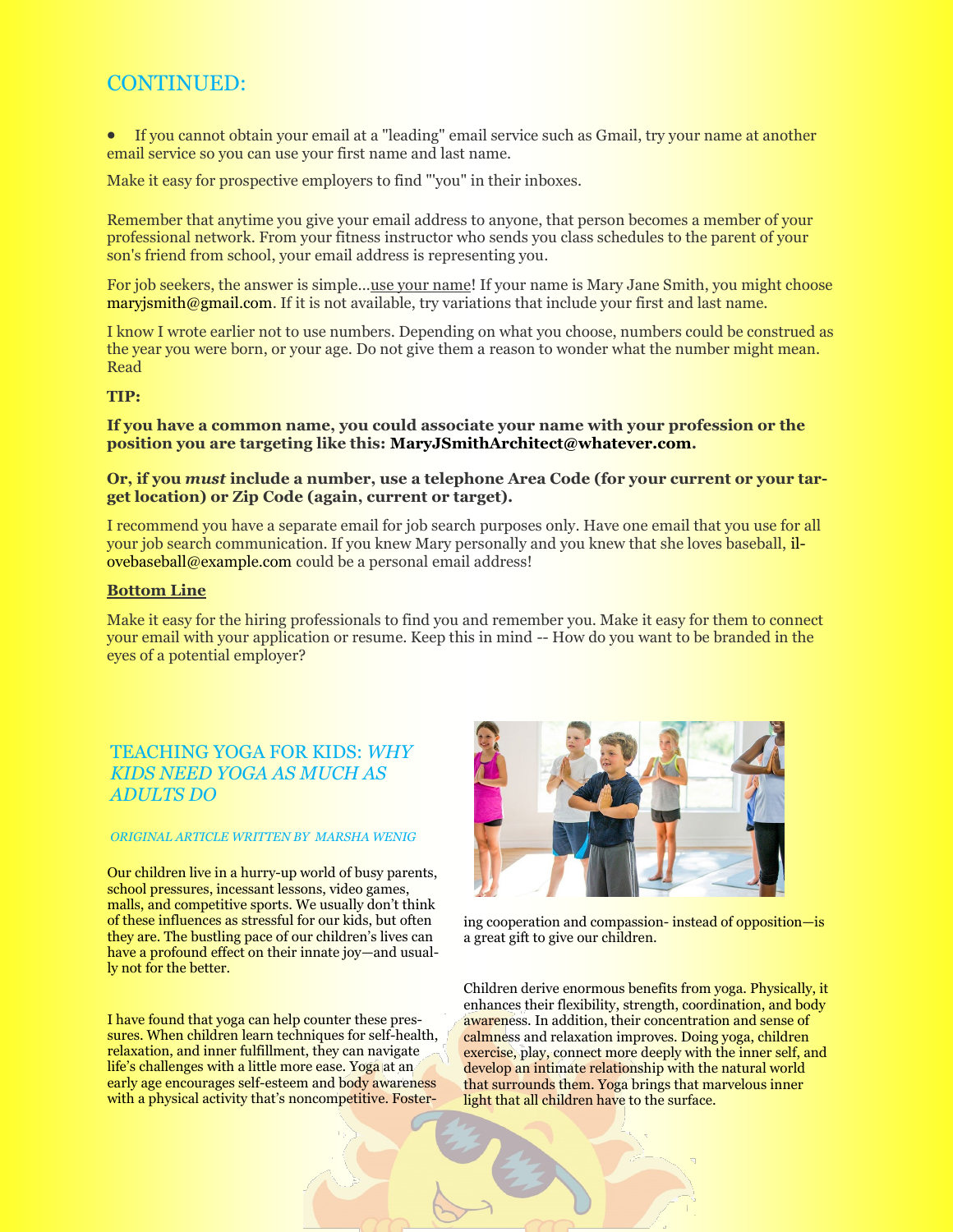

# FSS SPOTLIGHT

Sheree Rabon enrolled, for the second time, in the Family Self-Sufficiency program, to begin her journey back to becoming a productive and active member of life once again.

While facing many personal and health obstacles, Sheree has continued to work towards reaching her goals that she has set for herself.

During meetings with her coordinator, Sheree shared her beautiful artwork that she has created over the years and, in describing her pieces, she beamed with pride. It was very easy to see that this is where her passion lies and where she should be putting her energies.

Her artistic career began during some very tumultuous roads to healing and recovering from issues that threatened her life.

During the healing and recovery, Sheree needed an outlet, a way to express the pain, both physical and emotional. She began her healing journey writing a book that would possibly change the course of many lives.

During the writing process, the recalling of the painful experiences came to a halt. She could no longer bare the suppressed memories of the agonizing truths that were being re-invoked, threatening to diminish the little peace she had found.

She decided to take a break from her tumultuous writing journey. During this time, her need to express herself became stronger than ever before.

She decided to start drawing the images that intuitively and intrusively pierced her thoughts.

Soon, she began drawing her traumatic experiences on notepads. Finally, she purchased proper drawing materials to begin drawing her emotional journey.

She soon realized that the artistic form of expression eased her pain. She began

taking art workshops and eventually painting classes. This enhanced her innate abilities to come to the surface. Art became her obsession. Art became the thread that began to mend so many broken pieces of her heart and soul.

When Sheree puts brush to canvas, what comes out cannot be taught. It is self-expression in the highest form of who she is.

Finally, Sheree began to paint her pain away by designing artistic expressions for the cover and chapters in her book that lie dormant still inside every fiber of her being.

The collection of paintings Sheree accumulated became a private collection that only a few have been privileged to view. She shared excerpts of her writing and coinciding art with only close friends, family and her medical team.

The outpouring of support and encouragement permeates and surpasses her desire to keep this body of work private. Yet, she also understood that only a select few viewers could grasp the essence of her journey.

Sheree retired the "Survivors Art" series to tell her stories of a long road to healing that perhaps would encourage others who experience their own experiences with trauma.

Sheree has opened up her beautiful artwork and several pieces are gradually being introduced to the public via social media and on display at City of the World Art Gallery located at Meadows Mall.

Her passion for painting the art that viewers describes



as "Survivors Art", became a collection that would explode into what many believe could help to heal beyond her own life.

Her passion to paint has become her ministry, her mission and her passion combined. I am lucky enough to be given the honor to work professionally with Sheree and, to know and speak with her you can feel the energy waiting to explode from her to feed the world with joy.

HER BEAUTIFUL ARTWORK SPEAKS FOR IT.

*Submitted by: Carol L. Hicks,, Family Self Sufficiency Coordinator*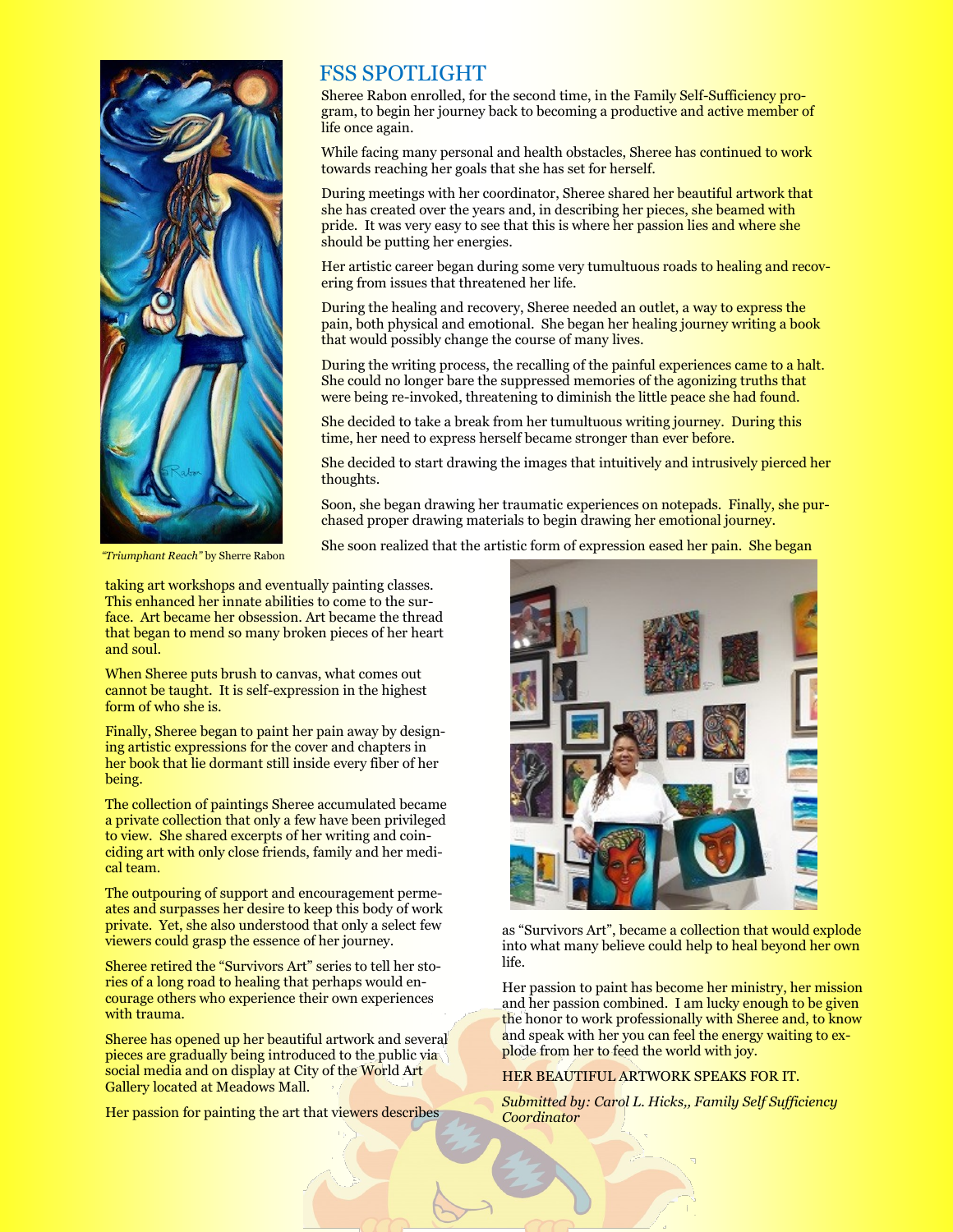# 5 SKILLS WORKPLACE EXPERTS SAY YOU NEED TO BECOME EM-PLOYABLE AFTER COVID-19

- Digital Communication Skills– While not all employees will work remotely once the crisis has lessened, chances are that remote work will remain an option for some. Digital communication skills top the list of what's likely to be top of mind for employers after COVID-19.
- Customer Service Skills– Customer service skills never go out of style. Whether continuing to interact in person with customers, or finding themselves needing to develop new processes for interacting virtually from a distance, employees with strong customer service skills will continue to be in high demand.
- STEM Skills– Tech skills were already in demand as many companies found themselves challenged to find employees with STEM (Science, Technology, Engineering, and Math) competencies. That's likely to remain the case.
- Supply Chain Knowledge– Another thing that COVID-19 has taught us, is that the supply chain is important-critically important. The ability to create, distribute goods quickly, economically, and safely is imperative for companies across a wide range of product categories.
- Soft Skills and Emotional Intelligence– Employees, regardless of their job or the company they work for, need to be able to interact effectively and peacefully with others– and a variety of moods and personalities. Soft skills such as communication, and especially emotional intelligence will always be in high demand.

What is the big take-away for employees and/or job seekers like yourselves? It is knowing that the skills that will serve you well in the future are a mix of tried and true competencies (Customer Service and Soft Skills), and skills that are increasingly growing in demand (Digital Communication Skills, STEM competencies, and Supply Chain expertise).

# VEGAS ROOTS COMMUNITY GARDENS

Vegas Roots Community Garden (formerly Tonopah Community Garden) is a community based non-profit organization in Las Vegas, Nevada that is owned and operated by the Together We Can organization.

Located near downtown Las Vegas, the garden offers programs that fall into 3 categories: Healthy Food, Health Through Wellness, and Food Insecurity.

Some of the programs offered are:

The Vegas Roots Community Garden- which grows healthy food and teaches the community how to grow and prepare healthy meals.

Lil Roots Garden Club– which is a program for kids 3-12, and starts them early in learning where their food comes from and how to grow their own.

Well Women of Color– a brand and weight loss program focused on wellness in every area of your life; providing weekly wellness emails, lecturing in the community, blogs, podcasts, and a Facebook group. The program walks the members slowly through making those lifestyle changes over time that will change the trajectory of their health and give them daily and weekly support.

The DIVA program– a diabetes reversal program that is also online and is specifically geared towards reducing or eliminating medications and reversing this disease that is affecting over 50% of communities of color.



# Vegas Roots

Lil' Roots Garden Club

- $\checkmark$  Kid-size plot, includes irrigation
- Monthly youth 'Gardening+Cooking' classes
- Experience food from seed to harvest
- Introduce healthy eating habits



Veggie Buck Truck– Las Vegas' only mobile farmers market that goes to low income communities and sets up a popup market selling fresh fruit and vegetables.

More information can be found on www.VegasRoots.org!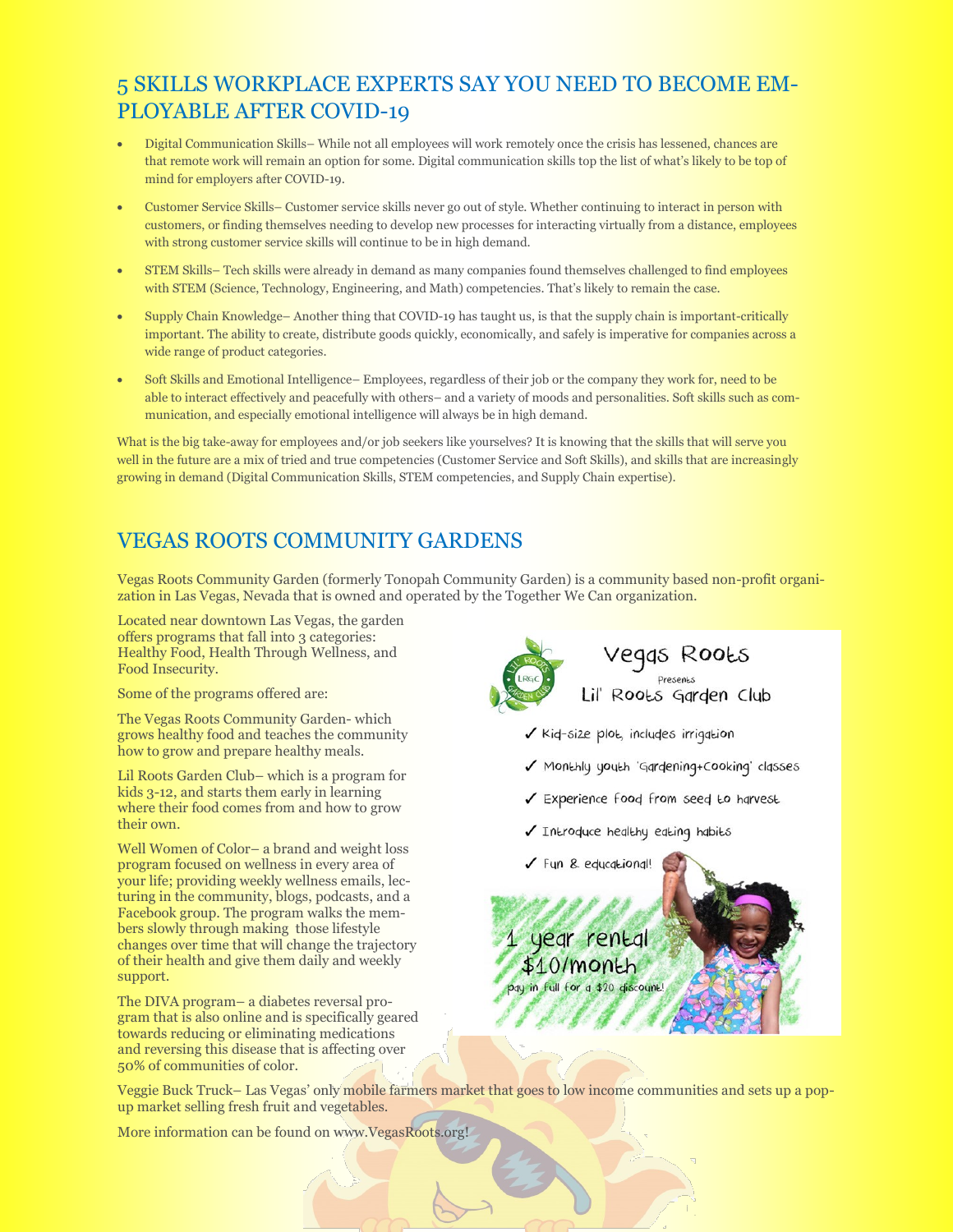# 10 TIPS TO BOOST YOUR MENTAL **HEALTH**

1. Value Yourself– Treat yourself with kindness and respect, and avoid self criticism. Make time for your hobbies and favorite projects, or broaden your horizons. Do a daily crossword puzzle, plant a garden, take dance lessons, learn to play an instrument or become fluent in another language.

2. Take care of your body- Taking care of yourself physically can improve your mental health. Be sure to- Eat nutritious meals, Avoid smoking and vaping, Drink plenty of water, Exercise (which helps decrease depression and anxiety and improve moods), and Get enough sleep. Researchers believe that lack of sleep contributes to a high rate of depression.

3. Surround yourself with good people- People with strong family or social connections are generally healthier than those who lack a support network. Make plans with supportive family members and friends, or seek out activities where you can meet new people, such as a club, class or support group.

4. Give yourself- Volunteer your time and energy to help someone else. You'll feel good about doing something tangible to help someone in need — and it's a great way to meet new people.

5. Learn how to deal with stress- Like it or not, stress is a part of life. Practice good coping skills: Try One-Minute Stress Strategies, do Tai Chi, exercise, take a nature walk, play with your pet or try journal writing as a stress reducer. Also, remember to smile and see the humor in life. Research shows that laughter can boost your immune system, ease pain, relax your body and reduce stress.

6. Quiet your mind:

Try meditating, Mindfulness and/or prayer.

Relaxation exercises and prayer can improve your state of mind and outlook on life. In fact, research shows that meditation may help you feel calm and enhance the effects of therapy.

#### 7. Set realistic goals:

Decide what you want to achieve academically, professionally and personally, and write down the steps you need to realize your goals. Aim high, but be realistic and don't over-schedule. You'll enjoy a tremendous sense of accomplishment and self-worth as you progress toward your goal

8. Break up the monotony:

Although our routines make us more efficient and enhance our feelings of security and safety, a little change of pace can perk up a tedious schedule. Alter your jogging route, plan a road-trip, take a walk in a different park, hang some new pictures or try a new restaurant.

9. Avoid alcohol and other drugs:

Keep alcohol use to a minimum and avoid other drugs. Sometimes people use alcohol and other drugs to "self-medicate" but in reality, alcohol and other drugs only aggravate problems.

10. Get help when you need it:

Seeking help is a sign of strength — not a weakness. And it is important to remember that treatment is effective. People who get appropriate care can recover from mental illness and addiction and lead full, rewarding lives.



## SUMMER ACTIVITIES

Did you know the Y (or for us older folks, the YMCA) has a multitude of activities for all members young and old, **AND** that you can apply for financial aid with them as a SNRHA family or client?

The Y is open to all family members with a valid membership, and you can visit their front desks to inquire about payment plans or reduced membership costs based on income!

Regal Cinemas has \$1 family movies on Tuesdays & Wednesdays throughout the summer. Visit www.regmovies.com for a complete schedule of local showings.

With the Summer heat now upon us, and the shadow of COVID-19 still around, it is important for families to stay safe, stay cool, and stay entertained!